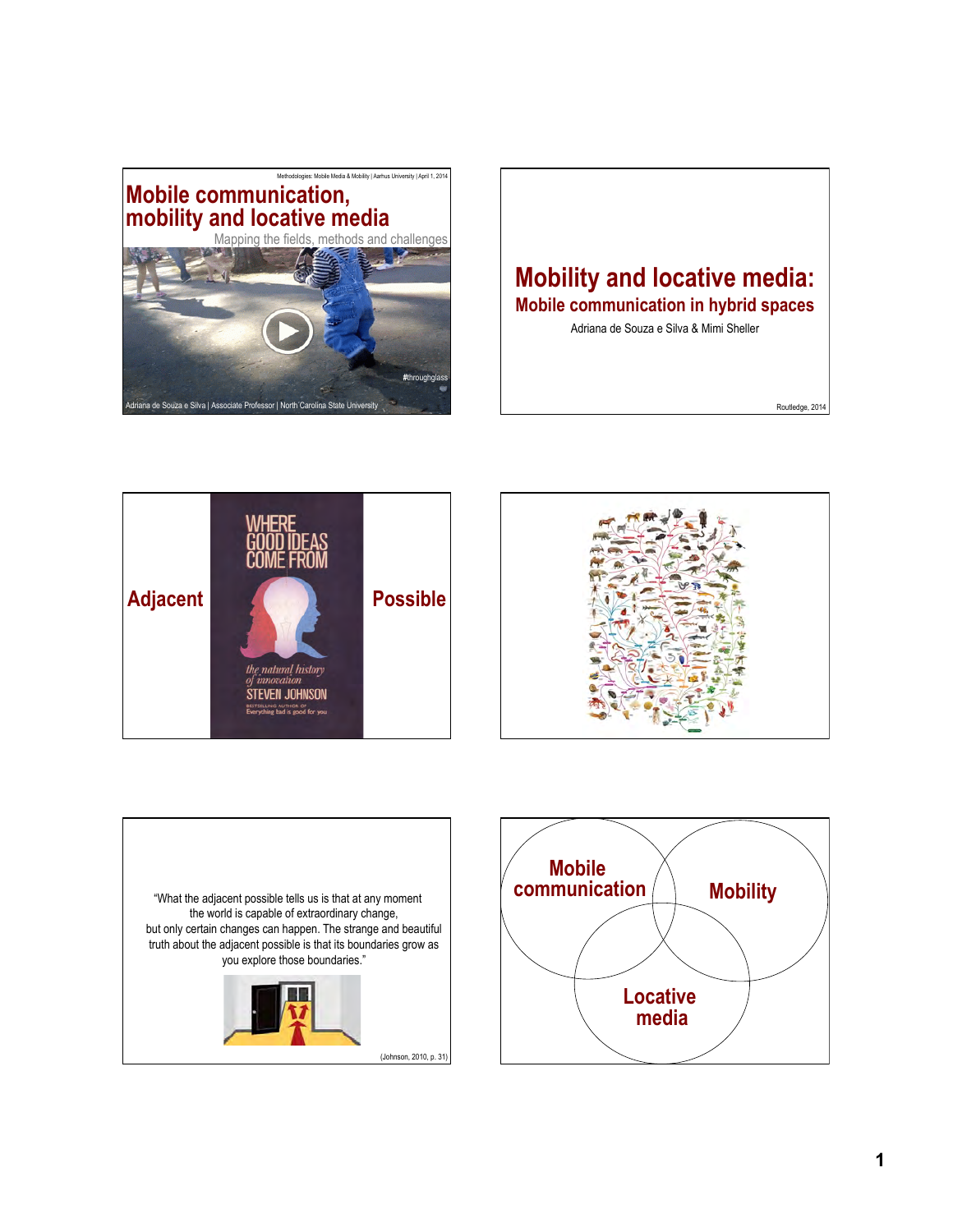









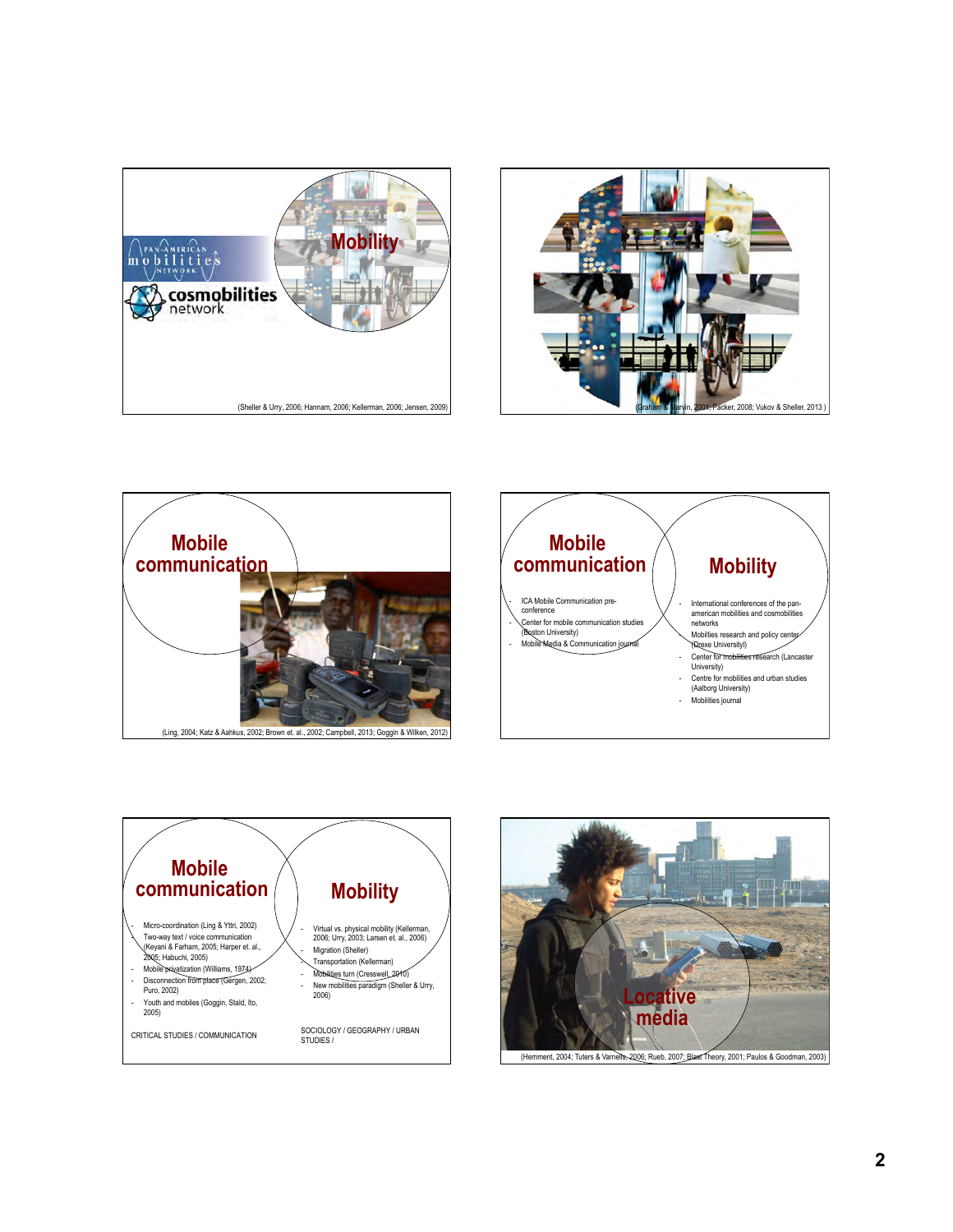









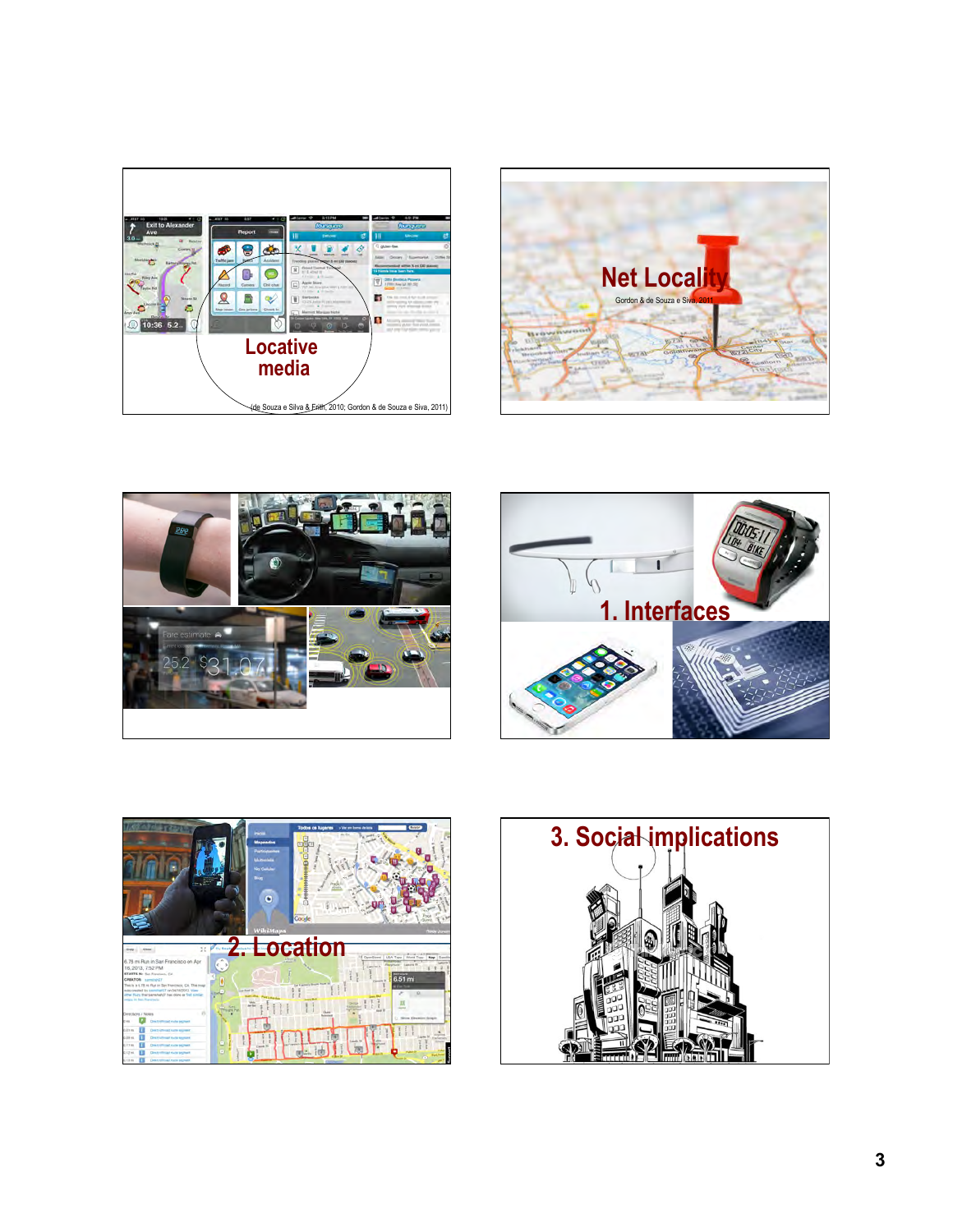

### **Mobile Methods**

- Capture movement (video recording, gopro cameras)
- Follow participants and interviewing on the move



# **Mobile Communication Methods**

- Domestication [w] Mediated Mobilism (Hartmann, 2013)
- Automated data collection via smartphones (location information, call logs, app use, data use (Bouwman et. al., 2013)
- More automated biometric data collection (smart body analyzer, fit bit, moving tracker)







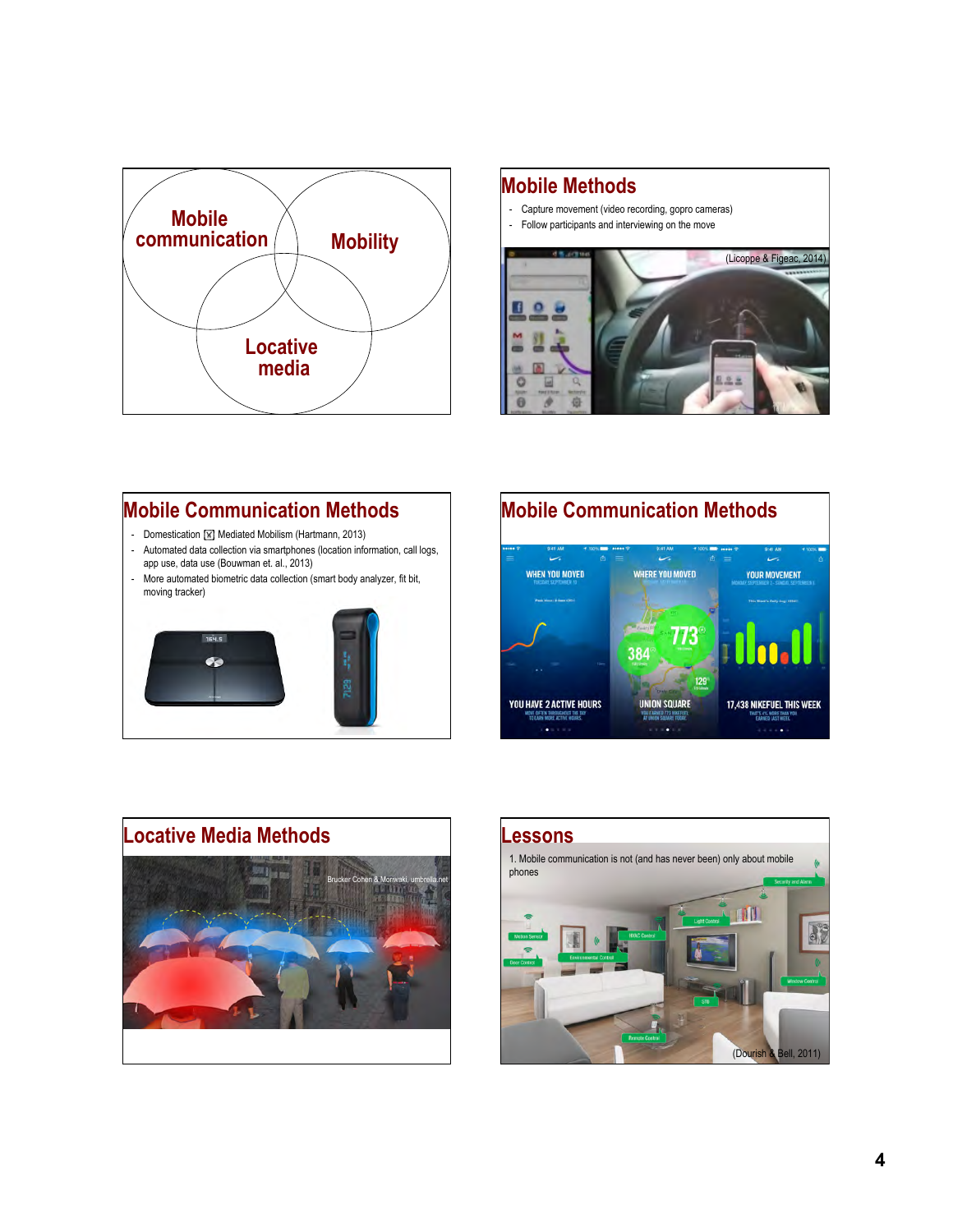#### **Lessons**

2. Scholars of mobile communication, locative media and mobilities should have a stronger dialogue with each other.

#### **Lessons**

3. They should share methodologies and theoretical frameworks, but also develop new ones to study emergent media.